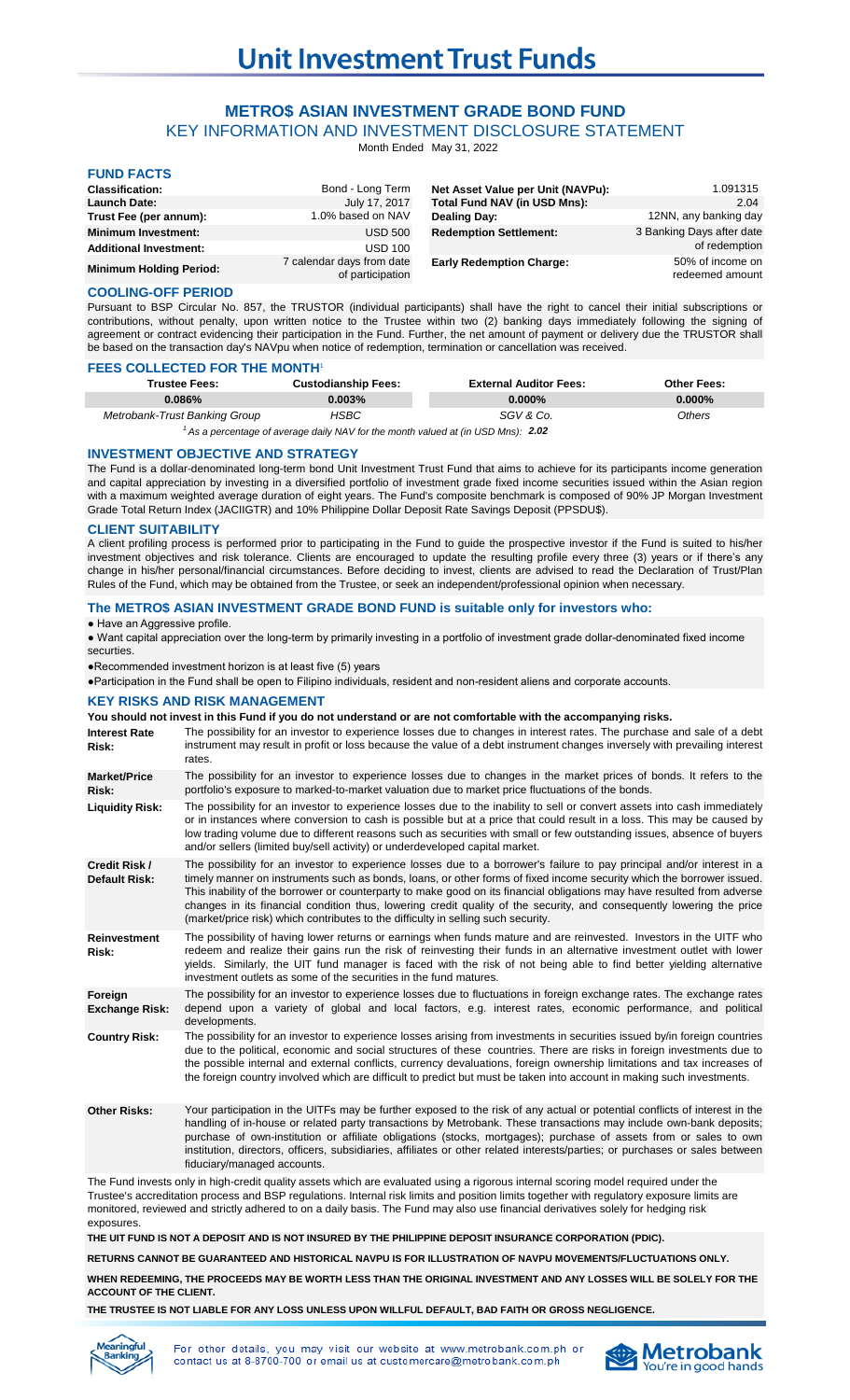## **FUND PERFORMANCE AND STATISTICS as of May 31, 2022**

*(Purely for reference purposes and is not a guarantee of future results)*



### **NAVPu GRAPH NAVPu OVER THE PAST 12 MONTHS** 1.161689 Highest

Lowest

| <b>STATISTICS</b>                           |         |
|---------------------------------------------|---------|
| <b>Weighted Average Duration</b>            | 2.91    |
| $(in \text{ years})$                        |         |
| Volatility, Past 1 Year (in %) <sup>2</sup> | 2.51%   |
| Sharpe Ratio <sup>3</sup>                   | $-2.17$ |
| Information Ratio <sup>4</sup>              | 0.10    |
|                                             |         |

1.083105

*<sup>2</sup>Volatility measures the degree to which the Fund fluctuates vis-à-vis its average return over a period of time. The lower the number, the more stable the Fund's return is relative to its average return over time. Starting December 2017, computation is based on the annualized standard deviation of monthly* 

*<sup>3</sup>Sharpe Ratio is used to characterize how well the return of a Fund compensates the investor for the level of risk taken. The higher the number, the better.*

*4 Information Ratio measures reward-to-risk efficiency of the portfolio relative to the benchmark. The higher the number, the higher the reward per unit of risk.*

### **CUMULATIVE PERFORMANCE**

|                  | Month  | 3 Months  | 6 Months  | Year      | 3 Years | 5 Years | Since     |
|------------------|--------|-----------|-----------|-----------|---------|---------|-----------|
|                  |        |           |           |           |         |         | Inception |
| <b>Fund</b>      | 0.020% | $-2.298%$ | $-4.814%$ | $-5.380%$ | 6.146%  | N/A     | 9.132%    |
| <b>Benchmark</b> | 0.336% | $-3.545%$ | $-6.407%$ | $-5.437%$ | 3.555%  | N/A     | 10.354%   |

| <b>PORTFOLIO COMPOSITION</b>                                   | <b>TOP 10 HOLDINGS</b> |                    |                 |           |
|----------------------------------------------------------------|------------------------|--------------------|-----------------|-----------|
| <b>Allocation</b>                                              | % of Fund              | <b>Name</b>        | <b>Maturity</b> | % of Fund |
| <b>Government Securities</b>                                   | 62.24%                 | 1. <b>SROP</b>     | 10.21.24        | 22.51%    |
| <b>Time Deposits</b>                                           | 19.48%                 | 2. SCBPLN          | 05.15.27        | 13.49%    |
| <b>Corporate Bonds</b>                                         | 18.29%                 | 3. \$ROP           | 03.16.25        | 12.02%    |
| Cash                                                           | 0.05%                  | 4. SGENTD LANDBANK | 03.10.23        | 11.40%    |
| Other Receivables - Net of Liabilities <sup>5</sup>            | $-0.06%$               | 5. <b>\$ROI</b>    | 01.11.28        | 11.20%    |
| $5$ Includes accrued income from investments, receivables from |                        | 6. SROP            | 06.04.23        | 9.86%     |
| brokers/counterparties and unpaid expenses.                    |                        | 7. SROP            | 02.02.30        | 6.65%     |
|                                                                |                        | 8. SCBJFCPM        | 06.24.30        | 4.80%     |
| <b>Maturity Profile</b>                                        |                        | 9. SGENTD SECB     | 01.24.23        | 4.56%     |
| Government Securities <1 year                                  | 6.65%                  | 10. SGENTD RCBC    | 04.18.23        | 2.46%     |
| Government Securities >1year - 3 years                         | 44.40%                 |                    |                 |           |
| Government Securities > 5 years                                | 11.20%                 |                    |                 |           |
| Corporate Bonds <3 years                                       | 4.80%                  |                    |                 |           |

| <b>PORTFOLIO COMPOSITION</b>                                   |             | <b>TOP 10 HOLDINGS</b> |                 |           |  |
|----------------------------------------------------------------|-------------|------------------------|-----------------|-----------|--|
| <b>Allocation</b>                                              | % of Fund   | <b>Name</b>            | <b>Maturity</b> | % of Fund |  |
| Government Securities                                          | 62.24%      | 1. SROP                | 10.21.24        | 22.51%    |  |
| Time Deposits                                                  | 19.48%      | 2. SCBPLN              | 05.15.27        | 13.49%    |  |
| Corporate Bonds                                                | 18.29%      | 3. SROP                | 03.16.25        | 12.02%    |  |
| Cash                                                           | 0.05%       | 4. SGENTD LANDBANK     | 03.10.23        | 11.40%    |  |
| Other Receivables - Net of Liabilities <sup>5</sup>            | -0.06%      | 5. SROI                | 01.11.28        | 11.20%    |  |
| $5$ Includes accrued income from investments, receivables from |             | 6. SROP                | 06.04.23        | 9.86%     |  |
| brokers/counterparties and unpaid expenses.                    |             | 7. SROP                | 02.02.30        | 6.65%     |  |
|                                                                |             | 8. SCBJFCPM            | 06.24.30        | 4.80%     |  |
| <b>Maturity Profile</b>                                        |             | 9. \$GENTD SECB        | 01.24.23        | 4.56%     |  |
| Government Securities <1 year                                  | <b>665%</b> | 10 SGENTD RCBC         | 04 18 23        | 2.46%     |  |

### **RELATED PARTY TRANSACTIONS**

| <b>Related Party</b> | <b>Transaction</b>     | <b>Market Value</b><br>(in USD Mns) |
|----------------------|------------------------|-------------------------------------|
| <b>MBTC</b>          | Time Deposit Placement | 0.02                                |
|                      |                        |                                     |

Corporate Bonds > 3 - 5 years 13.49%

*Investments in the said outlets were approved by the Trust Committee. Likewise, all related party transactions are conducted on an arm's length and best execution basis and within established limits.*



For other details, you may visit our website at www.metrobank.com.ph or contact us at 8-8700-700 or email us at customercare@metrobank.com.ph